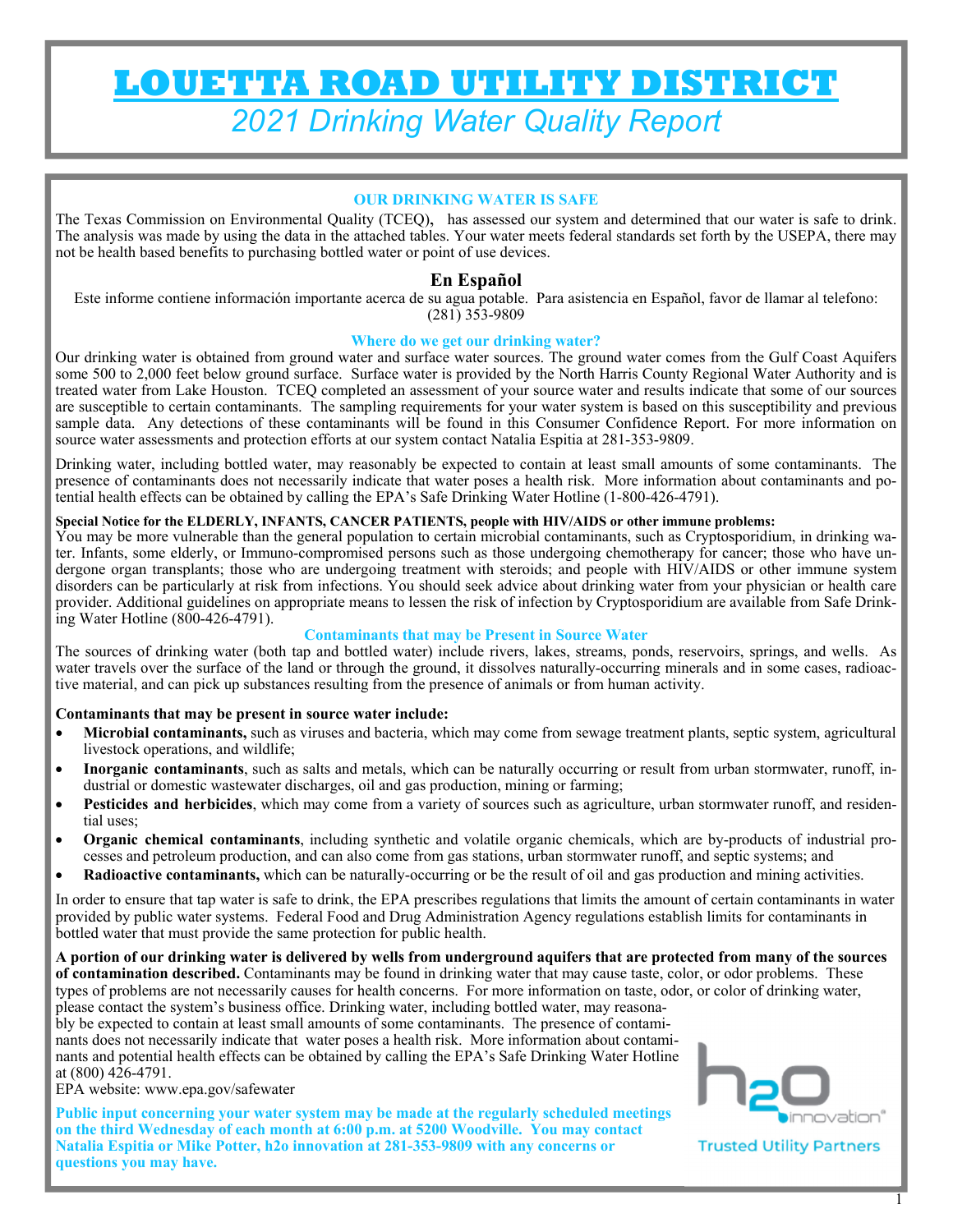# **About the Following Table**

The following table contains all of the chemical constituents which have been found in your drinking water for the most recent testing performed in accordance with applicable regulations. USEPA requires water systems to test up to 97 constituents. The constituents detected in your water are listed in the attached table.

#### **DEFINITIONS**

**Maximum Contaminant Level (MCL)** - The highest level of a contaminant in drinking water. MCL's are set as close to the MCLG's as feasible using the best available treatment technology.

**Maximum Contaminant Level Goal (MCLG)** - The level of a contaminant in drinking water below which there is no known or expected health risk. MCLG's allow for a margin of safety.

**Action Level** – The concentration of a contaminant which, if exceeded, triggers treatment or other requirements which a water system must follow. **ppm** = parts per million or milligrams per liter (mg/l), one part per million corresponds to one minute in two years or a single penny in \$10,000. **ppb** = parts per billion or micrograms per liter (mg/l), one part per billion corresponds to one minute in 2,000 years or a single penny in \$10,000,000.

 $pCi/L = Picocuries per liter (a measure of radioactivity)$ 

**Maximum Residual Disinfectant Level (MRDL)** - The highest level of a disinfectant allowed in drinking water. There is convincing evidence that addition of a disinfectant is necessary for control of microbial contaminants.

**NTU =** Nephelometric turbidity units (a measure of turbidity)

# **Louetta Road Utility District TX1010536 2021 Drinking Water Quality Report:**

|      | <b>Inorganic Contaminants</b> |                                                                            |                                              |            |                |                                   |                                                 |  |  |  |
|------|-------------------------------|----------------------------------------------------------------------------|----------------------------------------------|------------|----------------|-----------------------------------|-------------------------------------------------|--|--|--|
| Year | Constituent                   | <b>Highest</b><br><b>Detected Level at</b><br><b>Any Sampling</b><br>Point | Range of<br><b>Detected</b><br><b>Levels</b> | <b>MCL</b> | <b>MCLG</b>    | <b>Units of</b><br><b>Measure</b> | <b>Source of Constituent</b>                    |  |  |  |
| 2019 | Barium                        | 0.241                                                                      | $0.241 - 0.241$                              | 2          | $\overline{2}$ | ppm                               | Discharge of drilling wastes.                   |  |  |  |
| 2021 | Fluoride                      | 0.755                                                                      | $0.75 - 0.75$                                | 4          | 4              | ppm                               | Erosion of natural deposits.                    |  |  |  |
| 2019 | Nitrate                       | 0.06                                                                       | $0.06 - 0.06$                                | 10         | 10             | ppm                               | Erosion of natural deposits.                    |  |  |  |
| 2017 | Cyanide                       | 0.03                                                                       | $0.03 - 0.03$                                | 200        | 200            | ppb                               | Discharge from steel/metal factories.           |  |  |  |
| 2019 | Arsenic                       | 2.3                                                                        | $2.3 - 2.3$                                  | 10         | $\overline{0}$ | ppb                               | Erosion of natural deposits.                    |  |  |  |
| 2019 | Chromium                      | 11.4                                                                       | $11.4 - 11.4$                                | 100        | 100            | ppb                               | Discharge from steel/metal factories.           |  |  |  |
| 2019 | Selenium                      | 5.0                                                                        | $5.0 - 5.0$                                  | 50         | 50             | ppb                               | Discharge from petroleum/metal re-<br>fineries. |  |  |  |

#### **Organic Contaminants**

| Year | Constituent                            | <b>Highest</b><br><b>Detected Level at</b><br><b>Any Sampling</b><br>Point | Range of<br><b>Detected</b><br>Levels | <b>MCL</b> | <b>MCLG</b> | <b>Units of</b><br><b>Measure</b> | <b>Source of Constituent</b>                  |
|------|----------------------------------------|----------------------------------------------------------------------------|---------------------------------------|------------|-------------|-----------------------------------|-----------------------------------------------|
| 2021 | <b>Total Trihalomethanes</b><br>(TTHM) | 22.7                                                                       | $22.7 - 22.7$                         | 80         | n/a         | ppb                               | By-product of drinking water<br>disinfection. |
| 2021 | Haloacetic Acid<br>(HAA5)              | 30.5                                                                       | 30.5-30.5                             | 60         | n/a         | ppb                               | By-product of drinking water<br>disinfection. |

\*The value in the Highest Level or Average Detected column is the highest average of all HAA5/TTHM sample results collected at a location over a year

|      | <b>Radioactive Contaminants</b> |                                                                            |                                              |            |             |                                   |                              |  |  |  |
|------|---------------------------------|----------------------------------------------------------------------------|----------------------------------------------|------------|-------------|-----------------------------------|------------------------------|--|--|--|
| Year | Constituent                     | <b>Highest</b><br><b>Detected Level at</b><br><b>Any Sampling</b><br>Point | Range of<br><b>Detected</b><br><b>Levels</b> | <b>MCL</b> | <b>MCLG</b> | <b>Units of</b><br><b>Measure</b> | <b>Source of Constituent</b> |  |  |  |
| 2012 | Gross Alpha                     | 2.6                                                                        | $2.6 - 2.6$                                  | 15         | 0           | pCi/l                             | Erosion of natural deposits. |  |  |  |
| 2012 | Combined<br>Radium              | 2.6                                                                        | $2.6 - 2.6$                                  | 5.         | $\theta$    | pCi/l                             | Erosion of natural deposits. |  |  |  |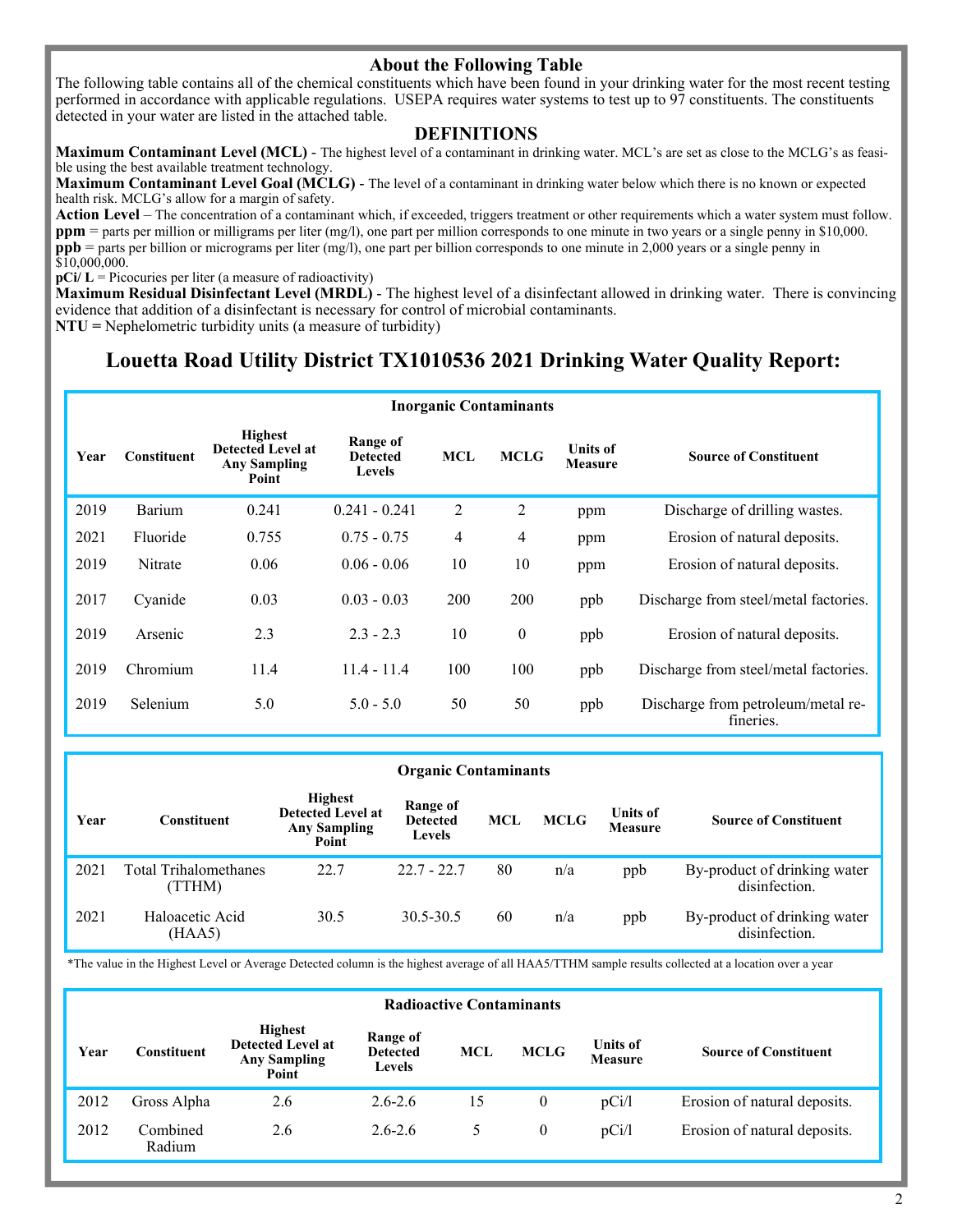|      | <b>Disinfectant Residual</b> |                               |                                                             |                        |                                   |                            |                                           |  |  |
|------|------------------------------|-------------------------------|-------------------------------------------------------------|------------------------|-----------------------------------|----------------------------|-------------------------------------------|--|--|
| Year | Constituent                  | <b>Highest Average</b>        | Range of<br><b>Detected Levels</b>                          | <b>MRDL</b>            | <b>MRDLG</b>                      | <b>Units of</b><br>Measure | <b>Source of Constituent</b>              |  |  |
| 2021 | Chlorine<br>Disinfectant     | 2.93                          | $0.50 - 4.4$                                                | 4                      | $\boldsymbol{0}$                  | ppm                        | Disinfectant used to control<br>microbes. |  |  |
|      |                              |                               |                                                             |                        |                                   |                            |                                           |  |  |
|      |                              |                               |                                                             | <b>Lead and Copper</b> |                                   |                            |                                           |  |  |
| Year | <b>Constituent</b>           | The 90th<br><b>Percentile</b> | <b>Number of Sites</b><br>Exceeding<br><b>Action Levels</b> | Action<br>Level        | <b>Units of</b><br><b>Measure</b> |                            | <b>Source of Constituent</b>              |  |  |
| 2019 | Lead                         | 2.61                          | $\overline{0}$                                              | 15                     | ppb                               |                            | Corrosion of household plumbing           |  |  |

system.

The 90th percentile of the Lead/ Copper analysis means the top 10% (highest sample results) of all samples collected.

If present, elevated levels of lead can cause serious health problems, especially for pregnant women and young children. Lead in drinking water is primarily from materials and components associated with service lines and home plumbing. This water supply is responsible for providing high quality drinking water, but cannot control the variety of materials used in plumbing components. When your water has been sitting for several hours, you can minimize the potential for lead exposure by flushing your tap for 30 seconds to 2 minutes before using water for drinking or cooking. If you are concerned about lead in your water, you may wish to have your water tested. Information on lead in drinking water, testing methods, and steps you can take to minimize exposure is available from the Safe Drinking Water Hotline or at http://www.epa.gov/safewater/lead.

2019 Copper 0.0153 0 1.3 ppm Erosion of natural deposits.

|      |                             | Unregulated Contaminants**                      |                                              |                         |
|------|-----------------------------|-------------------------------------------------|----------------------------------------------|-------------------------|
| Year | <b>Constituent</b>          | <b>Average of All</b><br><b>Sampling Points</b> | Range of<br><b>Detected</b><br><b>Levels</b> | <b>Units of Measure</b> |
| 2021 | Trichloroacetic Acid        | 4.4                                             | $4.4 - 4.4$                                  | ppb                     |
| 2021 | Dichloroacetic Acid         | 22.9                                            | $22.9 - 22.9$                                | ppb                     |
| 2021 | Bromochloracetic Acid       | 2.0                                             | $2.0 - 2.0$                                  | ppb                     |
| 2021 | Chloroform                  | 19.9                                            | $19.9 - 19.9$                                | ppb                     |
| 2021 | <b>Bromodichloromethane</b> | 2.8                                             | $2.8 - 2.8$                                  | ppb                     |
| 2020 | Dibromoacetic Acid          | 1.0                                             | $1.0 - 1.0$                                  | ppb                     |

\*\*Unregulated contaminants are those for which EPA has not established drinking water standards. The purpose of unregulated contaminant monitoring is to assist EPA in determining the occurrence of unregulated contaminants in drinking water and whether future regulation is warranted.

# **During 2021, Louetta Road U.D. received water from Terranova West M.U.D. The following water quality information was provided by Terranova West M.U.D. TX1011226:**

|      | <b>Organic Contaminants</b> |                                                                            |                                              |            |             |                                   |                                             |  |  |  |
|------|-----------------------------|----------------------------------------------------------------------------|----------------------------------------------|------------|-------------|-----------------------------------|---------------------------------------------|--|--|--|
| Year | <b>Constituent</b>          | <b>Highest</b><br><b>Detected Level at</b><br><b>Any Sampling</b><br>Point | Range of<br><b>Detected</b><br><b>Levels</b> | <b>MCL</b> | <b>MCLG</b> | <b>Units of</b><br><b>Measure</b> | <b>Source of Constituent</b>                |  |  |  |
| 2021 | Atrazine                    | 0.23                                                                       | $0.23 - 0.23$                                | 3          | 3           | ppb                               | Runoff from herbicide used on<br>row crops. |  |  |  |
| 2020 | Simazine                    | 0.16                                                                       | $0.16 - 0.16$                                | 4          | 4           | ppb                               | Runoff from herbicide used on<br>row crops. |  |  |  |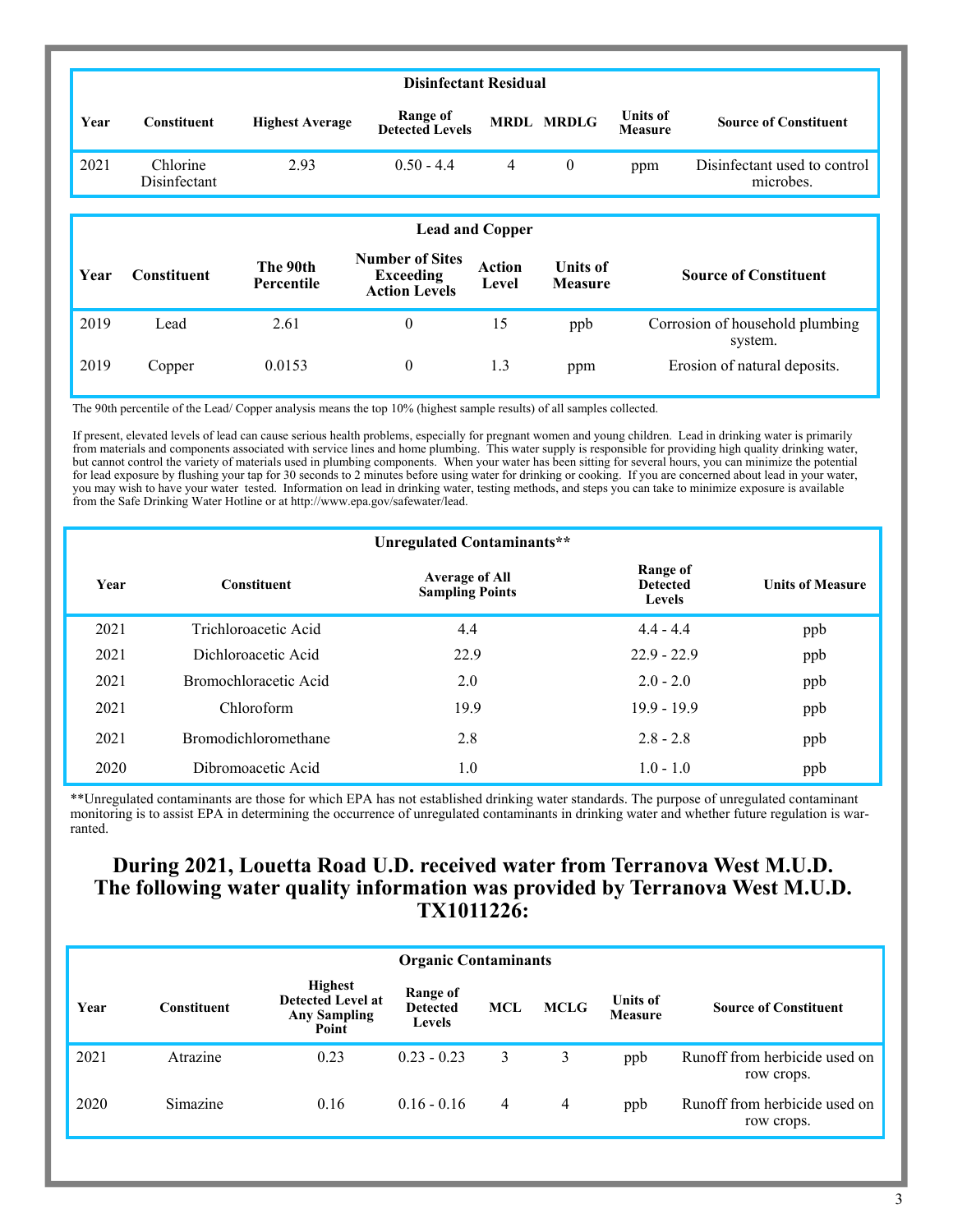|      | <b>Organic Contaminants</b>            |                                                                            |                                              |            |             |                                   |                                               |  |  |  |
|------|----------------------------------------|----------------------------------------------------------------------------|----------------------------------------------|------------|-------------|-----------------------------------|-----------------------------------------------|--|--|--|
| Year | Constituent                            | <b>Highest</b><br><b>Detected Level at</b><br><b>Any Sampling</b><br>Point | Range of<br><b>Detected</b><br><b>Levels</b> | <b>MCL</b> | <b>MCLG</b> | <b>Units of</b><br><b>Measure</b> | <b>Source of Constituent</b>                  |  |  |  |
| 2021 | <b>Total Trihalomethanes</b><br>(TTHM) | 21.2                                                                       | $8.7 - 21.2$                                 | 80         | n/a         | ppb                               | By-product of drinking water<br>chlorination. |  |  |  |
| 2021 | Haloacetic Acids<br>(HAA5)             | 33                                                                         | $16.3 - 33$                                  | 60         | n/a         | ppb                               | By-product of drinking water<br>chlorination. |  |  |  |

\*The value in the Highest Level or Average Detected column is the highest average of all HAA5/TTHM sample results collected at a location over a year

| Unregulated Contaminants** |                             |                                                 |                                              |                         |  |  |  |  |  |
|----------------------------|-----------------------------|-------------------------------------------------|----------------------------------------------|-------------------------|--|--|--|--|--|
| Year                       | <b>Constituent</b>          | <b>Average of All</b><br><b>Sampling Points</b> | Range of<br><b>Detected</b><br><b>Levels</b> | <b>Units of Measure</b> |  |  |  |  |  |
| 2021                       | Trichloroacetic Acid        | 3.56                                            | $2.7 - 4.0$                                  | ppb                     |  |  |  |  |  |
| 2021                       | Bromochloracetic Acid       | 2.0                                             | $2.0 - 2.0$                                  | ppb                     |  |  |  |  |  |
| 2021                       | Chloroform                  | 12.57                                           | $6.9 - 17.6$                                 | ppb                     |  |  |  |  |  |
| 2021                       | <b>Bromodichloromethane</b> | 2.25                                            | $1.8 - 2.7$                                  | ppb                     |  |  |  |  |  |
| 2021                       | Dichloracetic Acid          | 16.83                                           | $9.4 - 26.3$                                 | ppb                     |  |  |  |  |  |
| 2021                       | Monochloroactic Acid        | 3.5                                             | $2.7 - 4.2$                                  | ppb                     |  |  |  |  |  |

\*\*Unregulated contaminants are those for which EPA has not established drinking water standards. The purpose of unregulated contaminant monitoring is to assist EPA in determining the occurrence of unregulated contaminants in drinking water and whether future regulation is warranted.

|      | <b>Disinfectant Residual</b> |                        |                             |  |            |                                   |                                           |  |  |  |
|------|------------------------------|------------------------|-----------------------------|--|------------|-----------------------------------|-------------------------------------------|--|--|--|
| Year | <b>Constituent</b>           | <b>Highest Average</b> | Range of<br>Detected Levels |  | MRDL MRDLG | <b>Units of</b><br><b>Measure</b> | <b>Source of Constituent</b>              |  |  |  |
| 2021 | Chlorine<br>Disinfectant     | 3.40                   | $0.50 - 4.60$               |  | 4          | ppm                               | Disinfectant used to control<br>microbes. |  |  |  |

|      | <b>Inorganic Contaminants</b> |                                                                            |                                       |     |                |                            |                                      |  |  |  |
|------|-------------------------------|----------------------------------------------------------------------------|---------------------------------------|-----|----------------|----------------------------|--------------------------------------|--|--|--|
| Year | Constituent                   | <b>Highest</b><br><b>Detected Level at</b><br><b>Any Sampling</b><br>Point | Range of<br><b>Detected</b><br>Levels | MCL | <b>MCLG</b>    | <b>Units of</b><br>Measure | <b>Source of Constituent</b>         |  |  |  |
| 2020 | Barium                        | 0.0916                                                                     | $0.0916 - 0.0916$                     | 2   | $\overline{2}$ | ppm                        | Erosion of natural deposits.         |  |  |  |
| 2020 | Fluoride                      | 0.20                                                                       | $0.20 - 0.20$                         | 4   | 4              | ppm                        | Erosion of natural deposits.         |  |  |  |
| 2021 | Nitrate                       | 1.28                                                                       | $1.28 - 1.28$                         | 10  | 10             | ppm                        | Erosion of natural deposits.         |  |  |  |
| 2020 | Arsenic                       | 3.3                                                                        | $3.3 - 3.3$                           | 10  | $\mathbf{0}$   | ppb                        | Erosion of natural deposits.         |  |  |  |
| 2019 | Nitrite                       | 0.45                                                                       | $0.45 - 0.45$                         |     |                | ppm                        | Erosion of natural deposits.         |  |  |  |
| 2020 | Cyanide                       | 90.0                                                                       | $90.0 - 90.0$                         | 200 | 200            | ppb                        | Discharge from steel/metal factories |  |  |  |

|      | <b>Radioactive Contaminants</b> |                                                                            |                                              |            |             |                                   |                              |  |  |  |
|------|---------------------------------|----------------------------------------------------------------------------|----------------------------------------------|------------|-------------|-----------------------------------|------------------------------|--|--|--|
| Year | Constituent                     | <b>Highest</b><br><b>Detected Level at</b><br><b>Any Sampling</b><br>Point | Range of<br><b>Detected</b><br><b>Levels</b> | <b>MCL</b> | <b>MCLG</b> | <b>Units of</b><br><b>Measure</b> | <b>Source of Constituent</b> |  |  |  |
| 2009 | Gross Alpha                     | 2.7                                                                        | $2.7 - 2.7$                                  | 15         | 0           | pCi/l                             | Erosion of natural deposits. |  |  |  |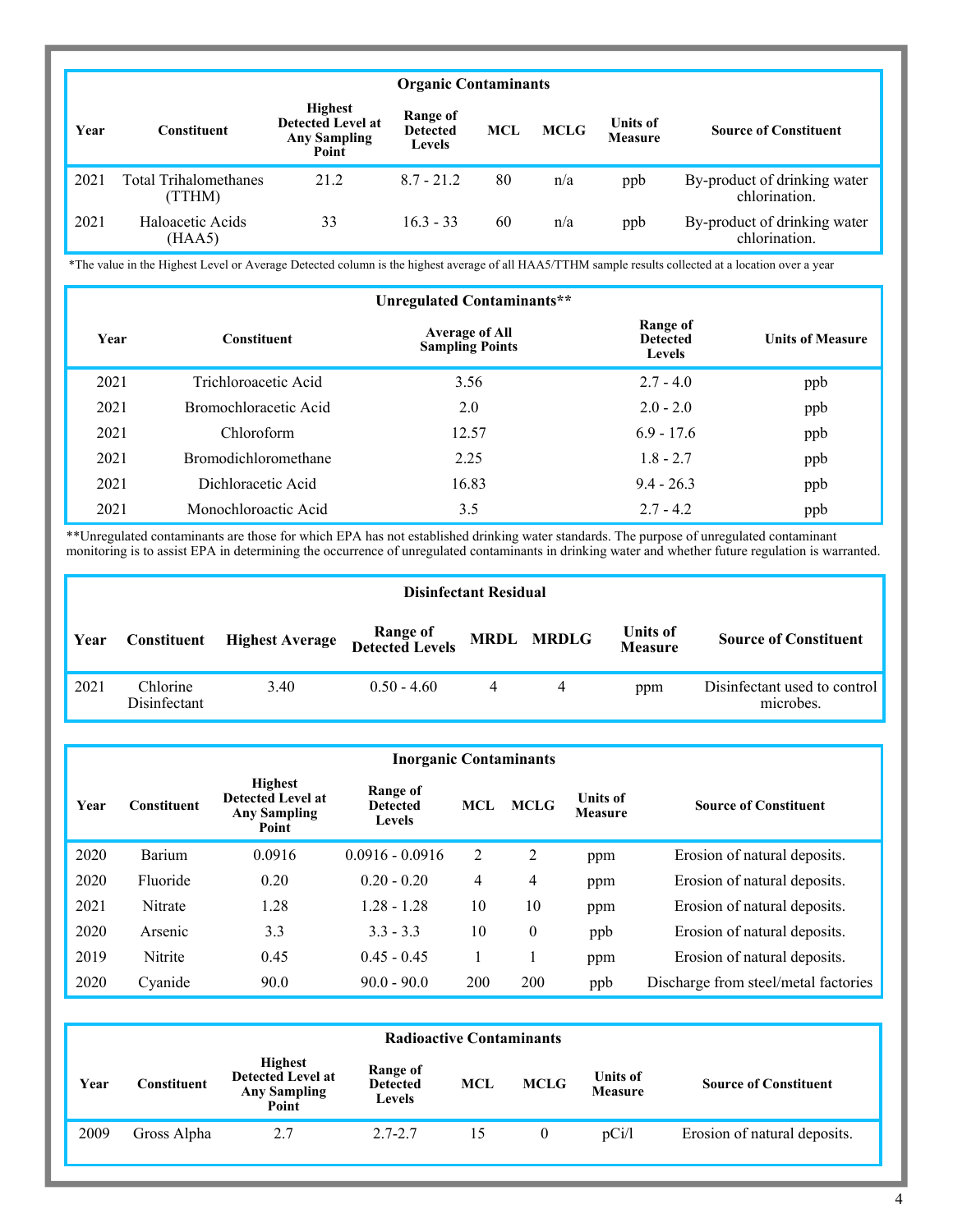#### **During 2021, Louetta Road U.D. received surface water from the North Harris County Regional Water Authority. The following is a compilation of the water quality information provided by the North Harris County Regional Water Authority:**

|      |                        | Unregulated Contaminants**                      |                                       |                         |
|------|------------------------|-------------------------------------------------|---------------------------------------|-------------------------|
| Year | <b>Constituent</b>     | <b>Average of All</b><br><b>Sampling Points</b> | Range of<br><b>Detected</b><br>Levels | <b>Units of Measure</b> |
| 2021 | Chloroform             | 17                                              | $17 - 17$                             | ppb                     |
| 2021 | Bromochloroacetic Acid | 2.7                                             | $2.7 - 2.7$                           | ppb                     |
| 2021 | Dichloroacetic Acid    | 39.3                                            | $39.3 - 39.3$                         | ppb                     |
| 2021 | Monochloroacetic Acid  | 3.5                                             | $3.5 - 3.5$                           | ppb                     |
| 2021 | Trichloroacetic Acid   | 7.9                                             | $7.9 - 7.9$                           | ppb                     |
| 2021 | Bromodichloromethane   | 4.5                                             | $4.5 - 4.5$                           | ppb                     |

\*\*Unregulated contaminants are those for which EPA has not established drinking water standards. The purpose of unregulated contaminant monitoring is to assist EPA in determining the occurrence of unregulated contaminants in drinking water and whether future regulation is warranted.

| <b>Inorganic Contaminants</b> |                    |                                                                                                                            |                   |            |             |                                   |                              |  |  |
|-------------------------------|--------------------|----------------------------------------------------------------------------------------------------------------------------|-------------------|------------|-------------|-----------------------------------|------------------------------|--|--|
| Year                          | <b>Constituent</b> | <b>Highest</b><br>Range of<br><b>Detected Level at</b><br><b>Detected</b><br><b>Any Sampling</b><br><b>Levels</b><br>Point |                   | <b>MCL</b> | <b>MCLG</b> | <b>Units of</b><br><b>Measure</b> | <b>Source of Constituent</b> |  |  |
| 2021                          | Barium             | 0.0539                                                                                                                     | $0.0539 - 0.0539$ | 2          |             | ppm                               | Erosion of natural deposits. |  |  |
| 2021                          | Nitrate            | 0.39                                                                                                                       | $0.39 - 0.39$     | 10         | 10          | ppm                               | Erosion of natural deposits. |  |  |
| 2020                          | Fluoride           | 0.11                                                                                                                       | $0.11 - 0.11$     | 10         | 10          | ppm                               | Erosion of natural deposits. |  |  |

| <b>Radioactive Contaminants</b> |                               |                                                                     |                                              |            |                |                                   |                              |  |  |
|---------------------------------|-------------------------------|---------------------------------------------------------------------|----------------------------------------------|------------|----------------|-----------------------------------|------------------------------|--|--|
| Year                            | <b>Constituent</b>            | <b>Highest</b><br>Detected Level at<br><b>Any Sampling</b><br>Point | Range of<br><b>Detected</b><br><b>Levels</b> | <b>MCL</b> | <b>MCLG</b>    | <b>Units of</b><br><b>Measure</b> | <b>Source of Constituent</b> |  |  |
| 2012                            | Gross Alpha                   | 2.6                                                                 | $2.6 - 2.6$                                  | 15         | $\overline{0}$ | pCi/l                             | Erosion of natural deposits. |  |  |
| 2018                            | Combined<br>Radium<br>226/228 | 1.10                                                                | $1.10 - 1.10$                                | 5          | $\overline{0}$ | pCi/l                             | Erosion of natural deposits. |  |  |

| Turbidity** |             |                                                                  |                                              |                       |     |                                        |  |  |  |
|-------------|-------------|------------------------------------------------------------------|----------------------------------------------|-----------------------|-----|----------------------------------------|--|--|--|
| Year        | Constituent | <b>Highest Detected</b><br>Level at Any<br><b>Sampling Point</b> | Range of<br><b>Detected</b><br><b>Levels</b> | <b>Monthly Limits</b> |     | Units of Measure Source of Constituent |  |  |  |
| 2021        | Turbidity   | 0.22                                                             | $0.06 - 0.22$                                | 0.3                   | NTU | Soil runoff.                           |  |  |  |

\*\*\*Turbidity has no health effects. However, turbidity can interfere with disinfection and provide a medium for microbial growth. Turbidity may indicate the presence of disease-causing organism. These organisms include bacteria, viruses, and parasites that can cause symptoms such as nausea, cramps, diarrhea and associated headaches.